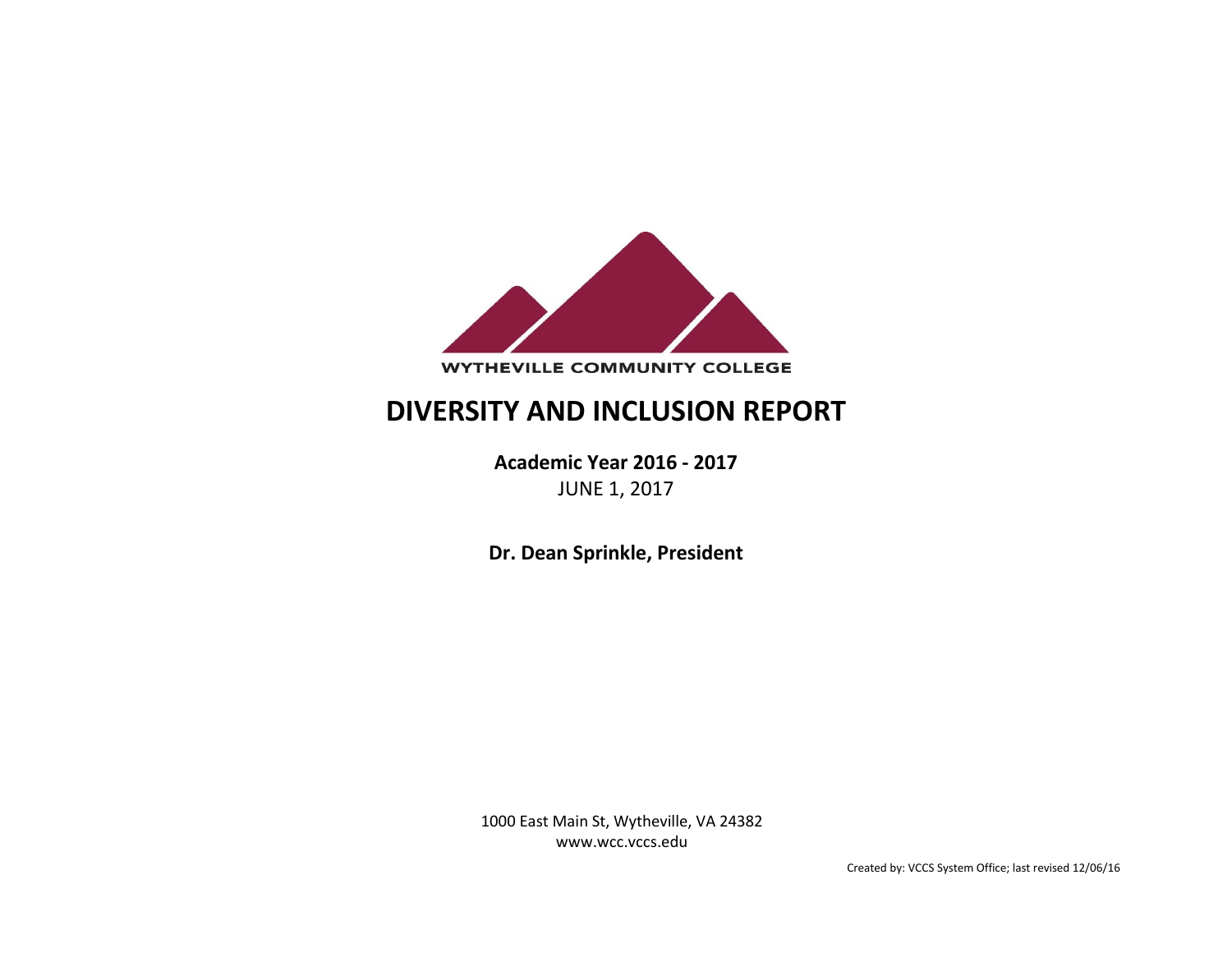### **Diversity and Inclusion Report**

## **Executive Summary**

Wytheville Community College (WCC) has put diversity and inclusion at the forefront of initiatives during this past Academic Year. WCC has an active Diversity and Inclusion Committee that is appointed each academic year to work on diversity initiatives in all aspects of the campus community. The committee meets three times during the Academic Year. A member of the Diversity and Inclusion Committee actively serves on every full-time interview committee to insure that inclusion of all candidates are prevalent in each interview process. Each interview committee strives to put at least one minority faculty/staff on each committee. The Diversity and Inclusion Committee also actively updates the Recruiting and Hiring Guide that is a resource for hiring managers and committees. The Director of Human Resources/Payroll Services served as the Committee Chair for the committee and also as the Teaching Fellows Coordinator. The Diversity Liaison for Wytheville Community College is the Vice President of Finance and Administrative Services.

WCC has appointed a Teaching Fellows Coordinator that actively looks at the database for the Chancellor's Teaching Fellow program. While WCC has not yet hired any adjunct faculty from this pool, it is a part of the regular search for open adjunct faculty positions as the prospective adjunct faculty contacted from this pool so far are not willing to commute to Wytheville. WCC has displayed information about this program on the college website in a much more visible area to draw more candidates to the program.

WCC also posts all positions when possible so as to insure a transparent and fair process in hiring. During the 2016/2017 Academic Year, WCC posted over 50% of all adjunct faculty positions and over 75% of all wage positions. WCC continued to post 100% of all full-time positions. WCC posts all full-time positions in diverse newspapers in the state and posts Administrative and Teaching Faculty positions in *Diverse Issues* and with the *Chronicle of Higher Education*. This process has allowed WCC to solicit and receive applications from qualified candidates from across the United States.

One area that WCC has experienced a significant drop is the number of minority students who apply at WCC and then eventually enroll. The data for the Fall 2016 semester showed that only 43% of minority students who applied at WCC actually enrolled. This is a drop of over 16% from the Fall 2015 semester where 59.10% of minority students enrolled after applying. WCC is actively working and contacting community leaders and public school system leaders to find ways to get interest from the minority community in college attendance. This is an area that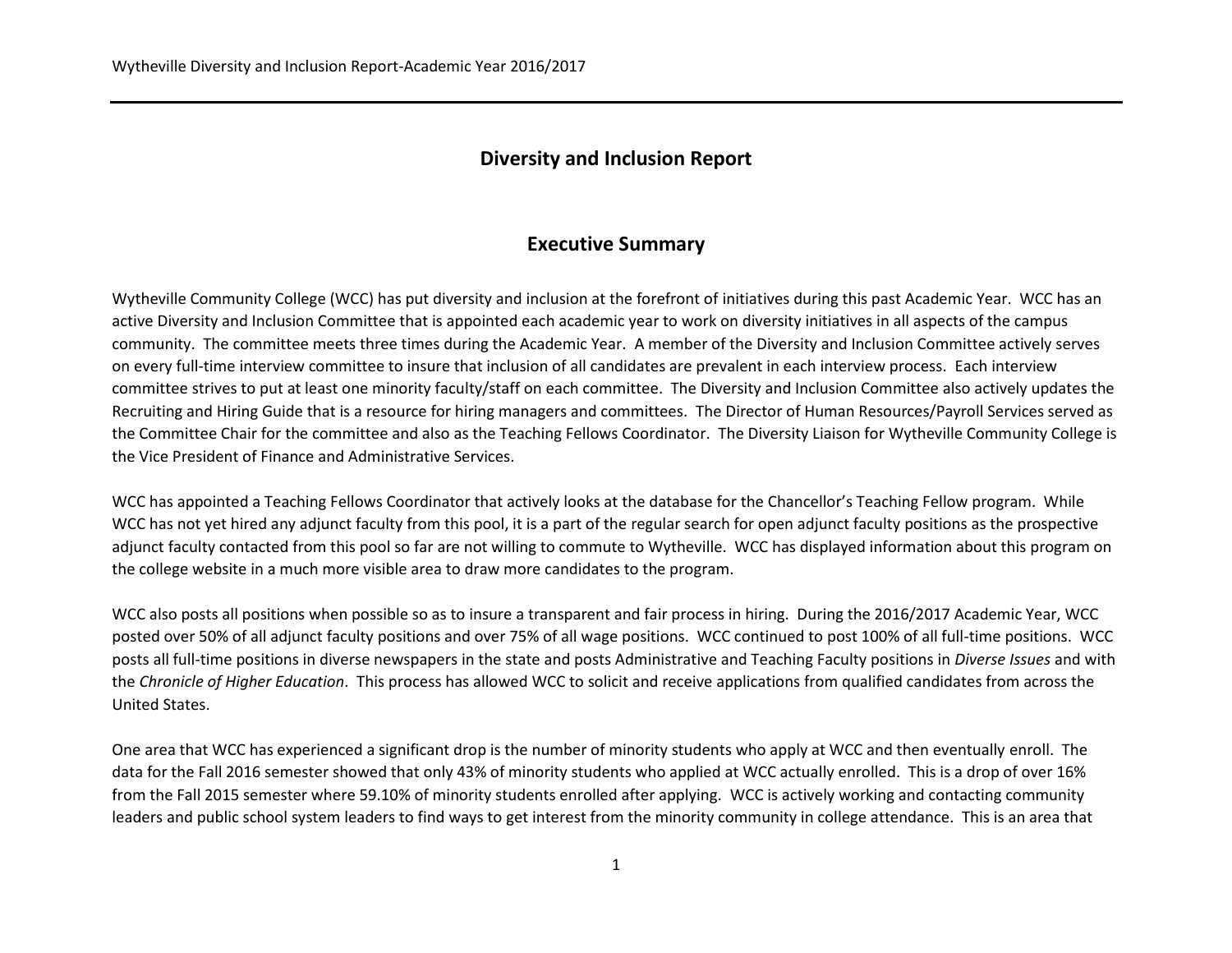could bring a change to enrollment in the student body where the college, like other sister colleges, is experiencing a significant enrollment drop. WCC will seek to implement programs and activities that will draw minority students to the college.

With the enrollment drop, WCC faces many challenges in offering programs that are of interest to students. Strategic planning will be important in the day-to-day operation of WCC to insure that we are reaching as many students as possible. WCC has established a schedule for development of a new Strategic Plan during the 2017-18 academic year that will incorporate diversity initiatives.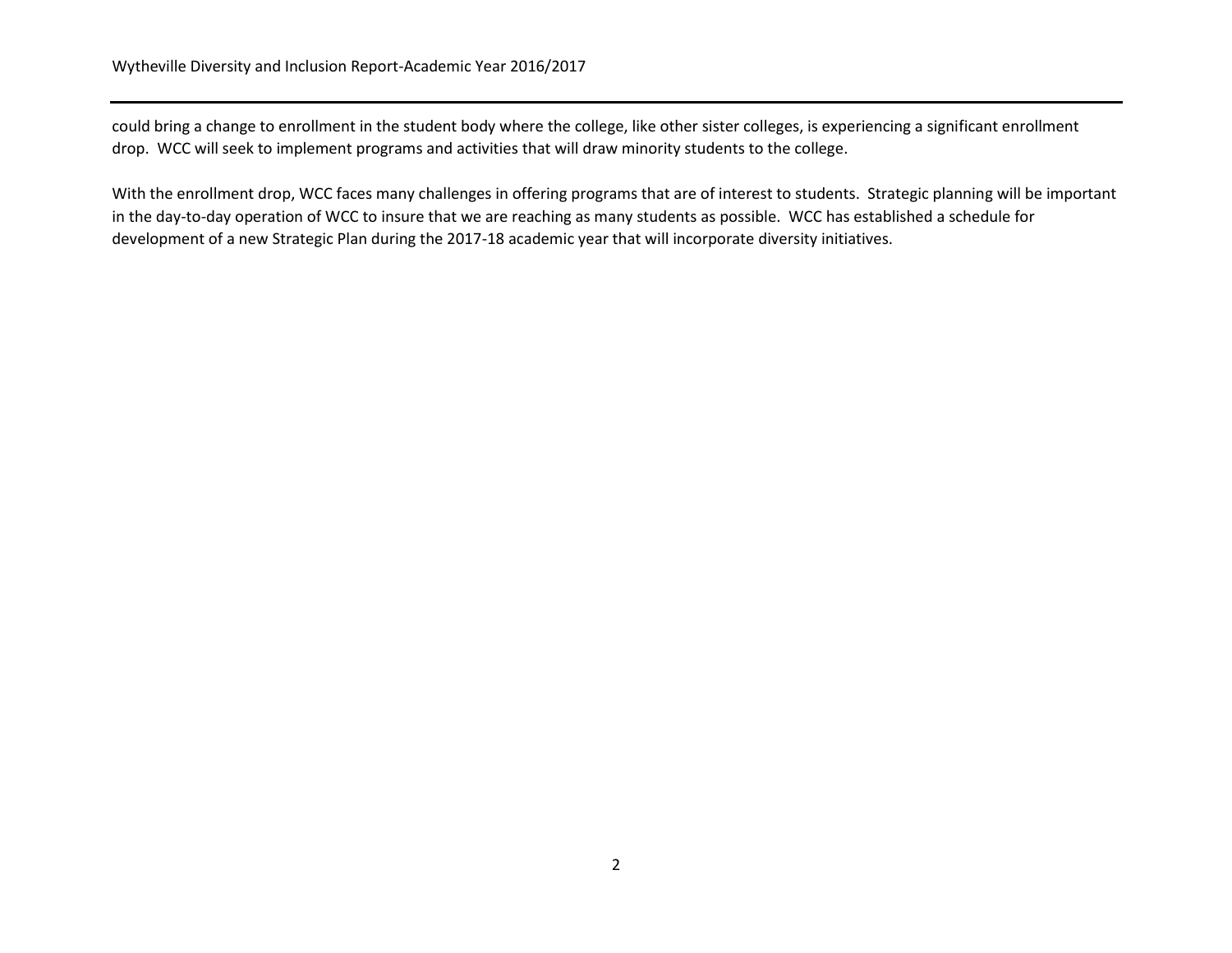# **Diversity Report**

## **Part I. Diversity Dashboard**

| <b>Summary of Changes</b> |                 |                 |                 |                 |                |                 |                       |                       |                   |                      |
|---------------------------|-----------------|-----------------|-----------------|-----------------|----------------|-----------------|-----------------------|-----------------------|-------------------|----------------------|
| Academic                  | Non-            | <b>Minority</b> | Non-            | <b>Minority</b> | Non-           | <b>Minority</b> | <b>Non-Minority</b>   | <b>Minority</b>       | <b>Minority</b>   | <b>Remarks</b>       |
| Year                      | <b>Minority</b> | <b>Students</b> | <b>Minority</b> | <b>Teaching</b> | minority       | Adjunct         | <b>Administrators</b> | <b>Administrators</b> | <b>Classified</b> |                      |
|                           | <b>Students</b> |                 | <b>Teaching</b> | <b>Faculty</b>  | Adjunct        | Faculty         |                       |                       | <b>Staff</b>      |                      |
|                           |                 |                 | <b>Faculty</b>  |                 | <b>Faculty</b> |                 |                       |                       |                   |                      |
| 2014-15                   | 89%             | 11%             | 96%             | 4%*             | 100%           | 0%              | 90%                   | 10%                   | 0%                |                      |
| 2015-16                   | 89%             | 11%             | 98%             | $2%*$           | 99%            | 1%              | 90%                   | 10%                   | 0%                |                      |
| 2016-17                   | 89%             | 11%             | 98%             | $2\% *$         | 99%            | 1%              | 90%                   | 10%                   | 2%                | *Includes contracted |
|                           |                 |                 |                 |                 |                |                 |                       |                       |                   | new hires            |

### **Actionable Highlights from Analysis of the College's Diversity Dashboard:**

**Full-Time Teaching Faculty**: Full-time faculty does not mirror the minority student population. Recruitment efforts need to be made to hire and retain minority full-time teaching faculty.

**Adjunct Faculty**: Our adjunct pool is less diverse than our full-time faculty. We need to continue to find areas to recruit diverse candidates. **Administrators/Managers**: Administrative faculty are well above the minority service area population and just slightly below the student population.

**Classified (optional):** Our classified staff are below the service area minority population and below the minority student population.

### **Actions Taken and Results Achieved this Academic Year (as a result of, or related to actionable highlights)**:

**Full-Time Teaching Faculty**: WCC only had two faculty positions to advertise this year. WCC did not receive an application from a minority applicant for either position. WCC needs to continue to look for different areas to recruit and retain minority full-time faculty. **Adjunct Faculty**: WCC utilized the Chancellor's Teaching Fellows program but of the prospective adjunct faculty notified, none were willing to travel to the Wytheville area to teach. WCC may need to look at incentive programs to attract more diverse candidates. **Administrators/Managers**: Included all Administrative positions in the *Chronicle of Higher Education* and *Diverse Issues*.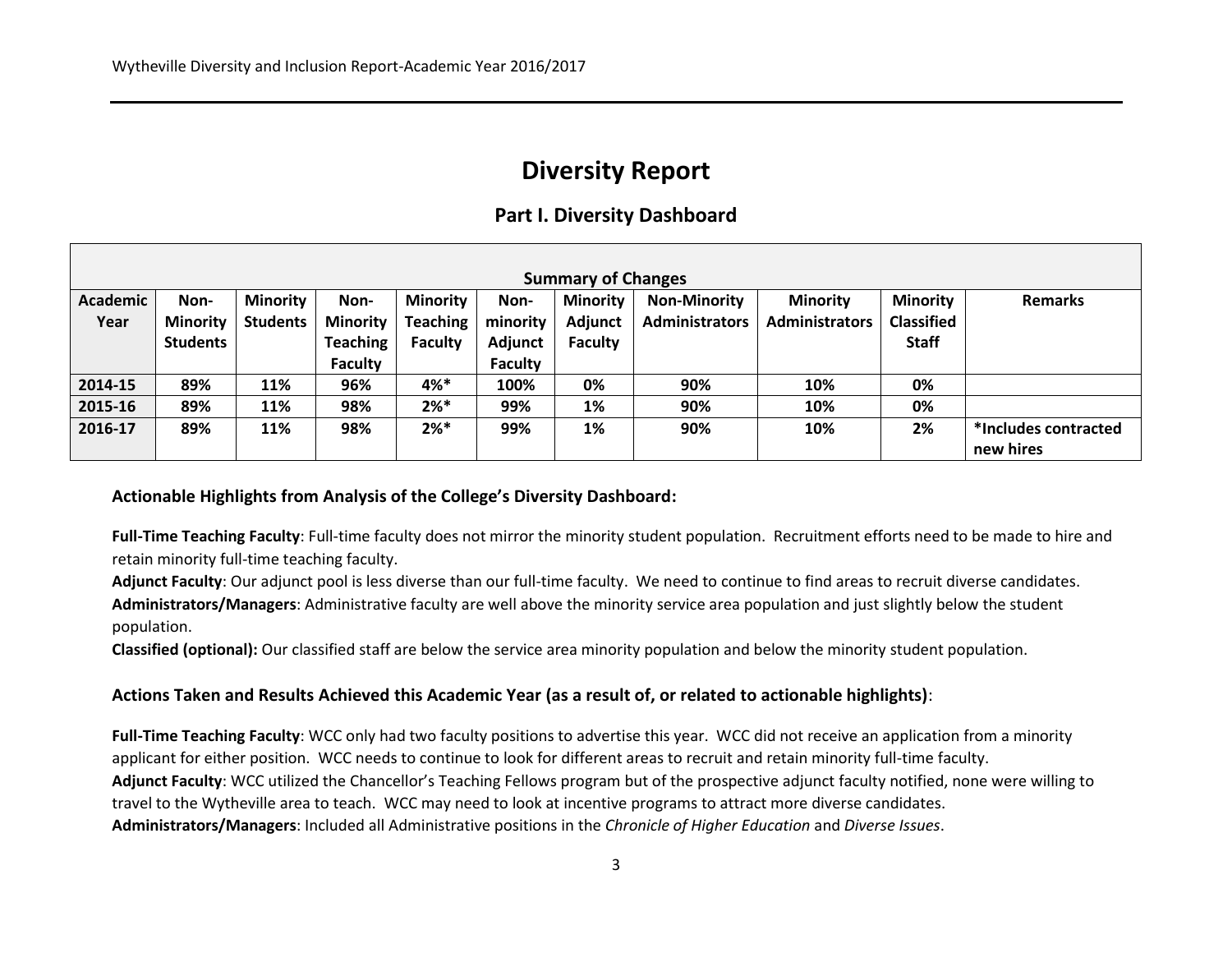# **Part II. Recruitment Programs and Activities**

### **Summary:**

*WCC actively looks for areas to attract diverse qualified candidates. Current teaching faculty and Administrative positions are advertised in Diverse Issues. Prior to July 2015, only paper applications were accepted for open positions. There was no tracking tool in place to gather applicant diversity data.*

| <b>Applicant Flow Summary Chart</b>                      |                                                                                           |     |    |     |  |  |
|----------------------------------------------------------|-------------------------------------------------------------------------------------------|-----|----|-----|--|--|
| Percentage of Minority Applicants by Employment Category |                                                                                           |     |    |     |  |  |
|                                                          | <b>Teaching Faculty</b><br><b>Classified</b><br>Adjunct<br><b>Administrators/Managers</b> |     |    |     |  |  |
|                                                          |                                                                                           |     |    |     |  |  |
| $2014 - 2015$                                            | 0%                                                                                        | 0%  | 0% | 0%  |  |  |
| $2015 - 2016$                                            | 14%                                                                                       | 22% | 5% | 20% |  |  |
| $2016 - 2017$                                            | 8%                                                                                        | 5%  | 0% | 33% |  |  |

**Actions Taken and Results Achieved this Academic Year**:

**Full-Time Teaching Faculty**: Connected with Virginia Tech's Dual Career Program & Special Projects for a trailing spouse program. Advertised all full-time teaching faculty positions in *Diverse Issues* and in *The Roanoke Tribune* (a regional minority newspaper).

**Adjunct Faculty**: Actively checked and used the Chancellor's Teaching Fellows program as source for adjunct faculty recruitment. To date no adjunct faculty have applied for open positions needed.

**Administrators/Managers**: Expanded advertising to include *Diverse Issues* and all other options included at no extra charge through *Graystone Advertising*. Advertise all Administrative faculty in *The Roanoke Tribune.* This appears to draw more diverse candidates to open Administrative positions.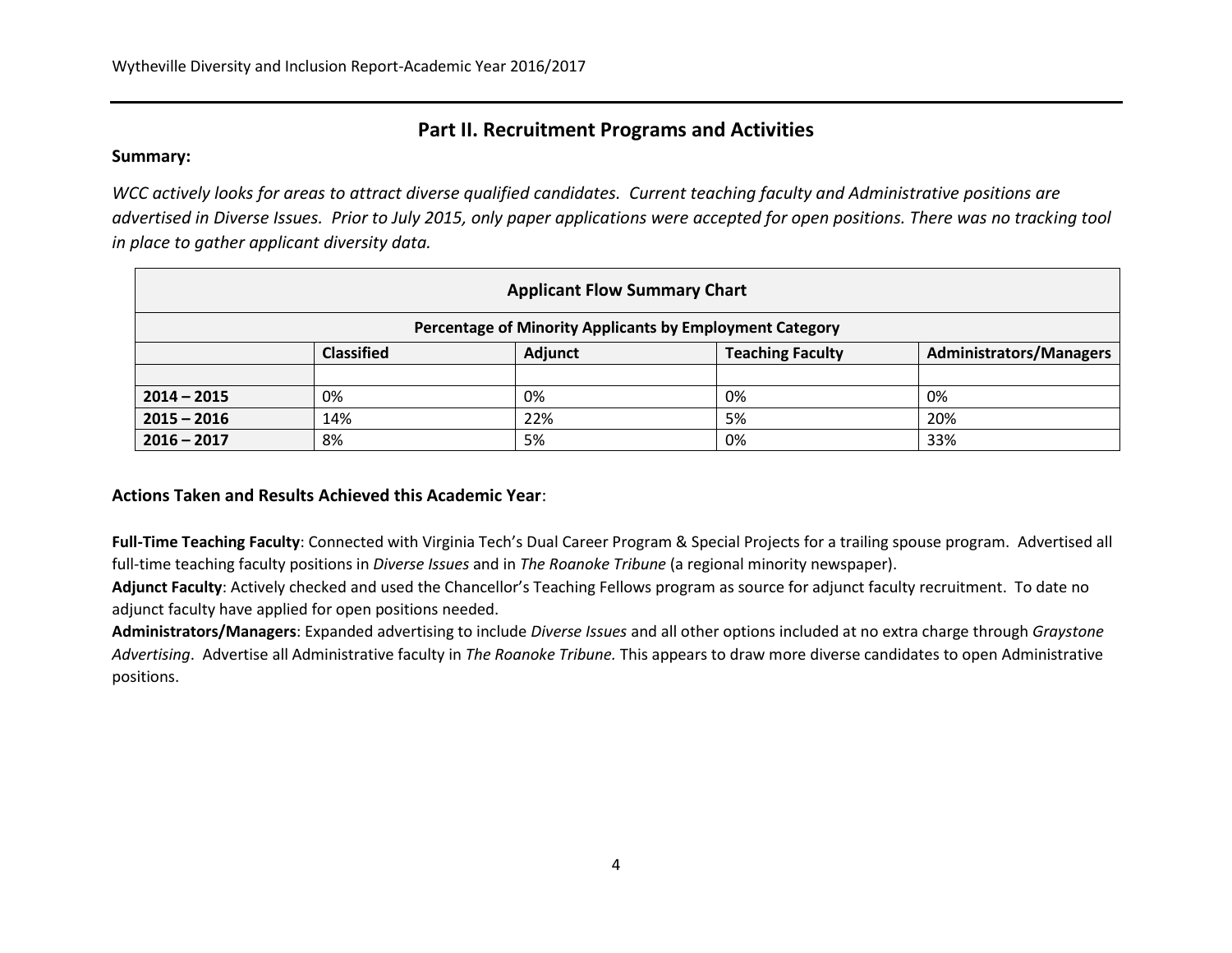# **Part III. Chancellor's Teaching Fellows**

#### **Summary:**

*WCC has a Teaching Fellows Coordinator that actively checks and documents any adjunct in the database that is willing to teach at Wytheville.* 

|           | Total             |                   | <b>Minority</b>   | Total             |                   | Graduate          |               |              |                |
|-----------|-------------------|-------------------|-------------------|-------------------|-------------------|-------------------|---------------|--------------|----------------|
|           | <b>Minority</b>   | <b>Minority</b>   | Professional      | Graduate          | Graduate          | <b>Student</b>    | <b>Spring</b> | Fall         |                |
| Academic  | Professional      | Professional      | <b>Applicants</b> | <b>Student</b>    | <b>Student</b>    | <b>Applicants</b> | 2016          | 2015         | Notes/Success  |
| Year      | <b>Applicants</b> | <b>Interviews</b> | <b>Hired</b>      | <b>Applicants</b> | <b>Interviews</b> | <b>Hired</b>      | <b>Hires</b>  | <b>Hires</b> | <b>Stories</b> |
| 2014-2015 |                   |                   |                   |                   |                   |                   |               |              |                |
| 2015-2016 |                   |                   |                   |                   |                   |                   |               |              |                |
| 2016-2017 |                   |                   |                   |                   |                   |                   |               |              |                |

#### **Top Three Actions Taken and Results Achieved this Academic Year**:

- **1.** The Teaching Fellows information has been added to the WCC recruitment website. WCC has not noticed a significant increase in minority applicants after this website update. WCC has adjusted the location of the information on the website to try to gain more minority applicants in the program.
- **2.** The Diversity and Inclusion Webinars are offered to the entire campus to watch and there has been discussion over the topics.
- **3.** The college appointed a Teaching Fellows Coordinator to act as a resource for deans and track the use and success of the program within WCC.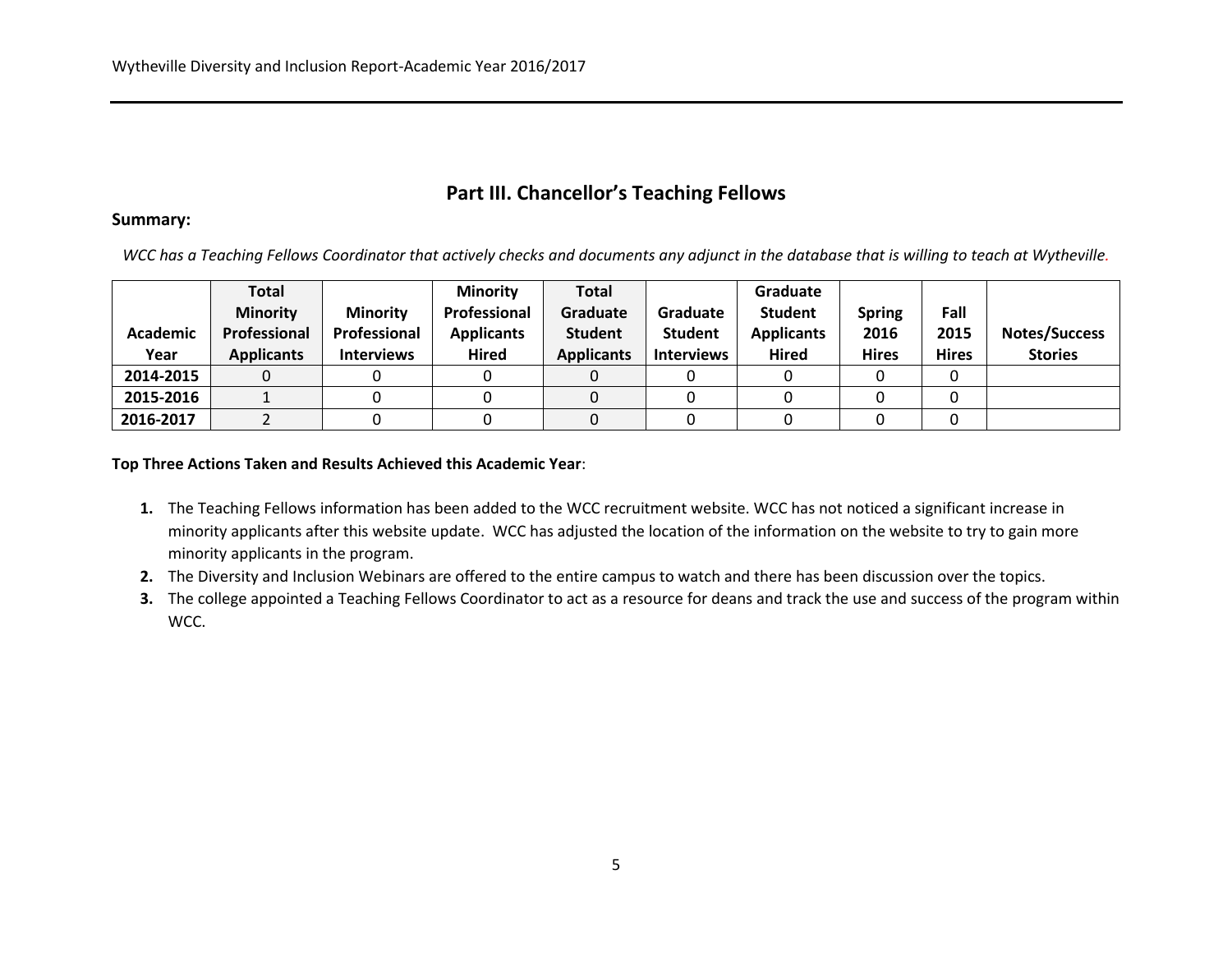# **Inclusion Report**

## **Part IV. Great Places to Work Survey Highlights and Analysis:**

### **Summary:**

WCC was very successful this year in getting employees involved in the Great Places to Work Survey. Overall we had a 77% response rate and responses were submitted by all groups of employees. After reviewing the data from the Great Colleges to Work for survey, employees rated the three key areas below as effective at Wytheville Community College.

The institution actively contributes to the community.

This institution has clear and effective procedures for dealing with discrimination.

At this institution, people are supportive of their colleagues regardless of their heritage or background.

### **Further observations or analysis**

Based on further analysis of the demographic data, all employee populations are represented in the survey. We continue to engage these groups in order to capture a more accurate picture of our college's environment.

### **Actions Taken and Results Achieved this Academic Year**:

- 1. **WCC's President, Diversity and Inclusion Liaison, and a teaching faculty member attended the VCCS Diversity and Inclusion Conference.**
- 2. **The President has implemented an ad-hoc group that represents different areas of the college to suggest ways to offer better communication to all groups of employees. This group has suggested an employee newsletter to keep employees up to date on important initiatives of the college. Another suggestion that has been implemented is a Week at a Glance calendar that lets employees know the events scheduled for the campus.**
- 3. **During Black History Month, the film "Loving" was offered to students, staff, and the community as part of WCC's Movie Night Series.**
- 4. **Biographical photos of historically significant African Americans were framed and displayed prominently during Black History Month.**
- 5. **A group of international students from WCC attended an international student event in Richmond.**
- 6. **Two Administrators and three Faculty attended the VCCS diversity sponsored event at NRCC in March 2017.**
- 7. **Members of the Diversity and Inclusion Committee participated in the VCCS diversity and inclusion webinar series.**
- 8. **WCC was named a 2016 Great College to Work For (Chronicle of Higher Ed).**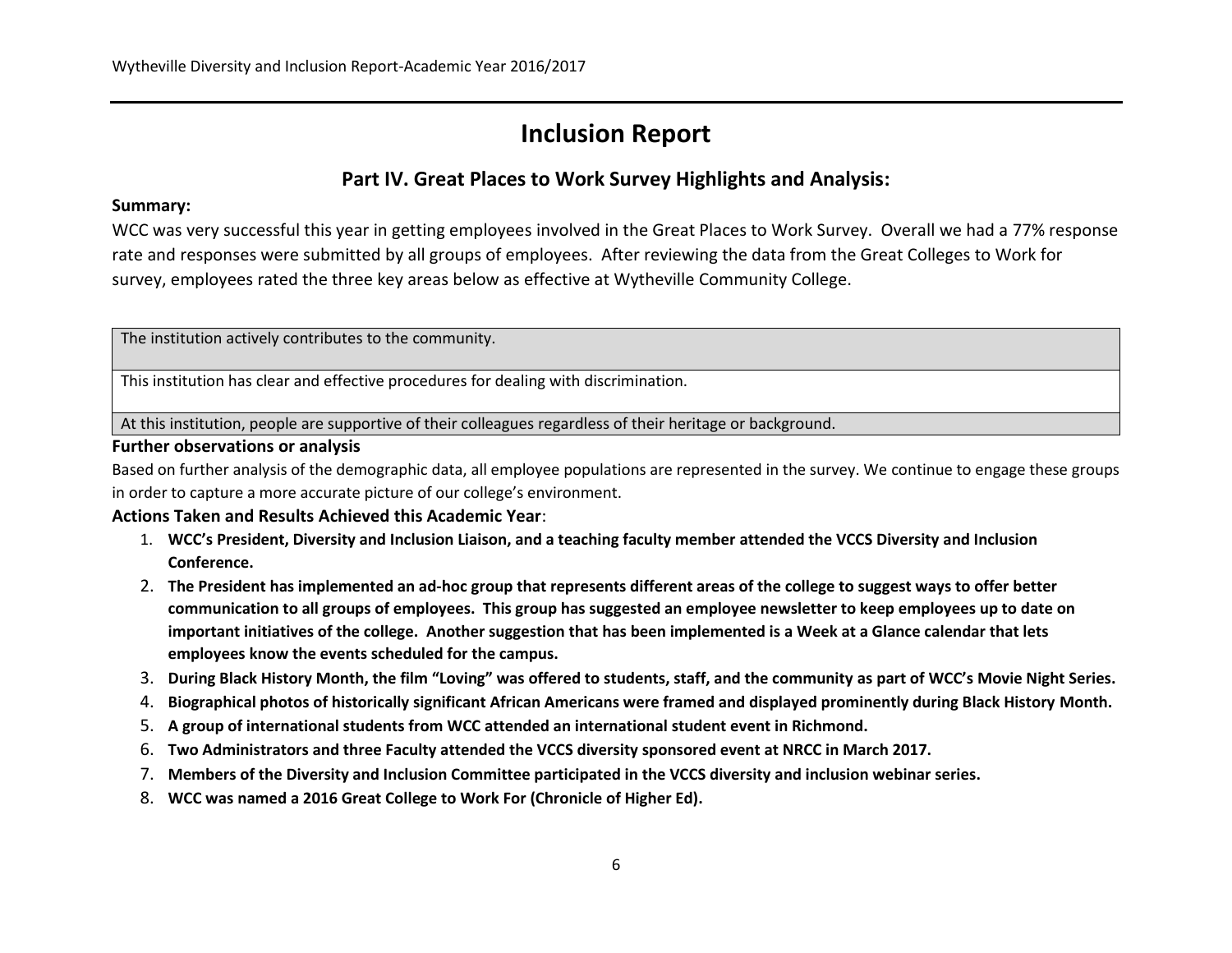|  |  | <b>Part V. Development and Employment Activities</b> |
|--|--|------------------------------------------------------|
|--|--|------------------------------------------------------|

| Activities or Initiatives Undertaken This Academic Year                                                            | <b>Results from Actions Taken This Academic Year</b>                                                                                                                                                                                                            |
|--------------------------------------------------------------------------------------------------------------------|-----------------------------------------------------------------------------------------------------------------------------------------------------------------------------------------------------------------------------------------------------------------|
| A. Several members of the college attended the Diversity and Inclusion<br>Conference.                              | Attendees updated the campus and the Diversity and<br>Inclusion Committee on topics that were presented at the<br>conference. Several speakers have been identified to<br>submit to the Professional Development Committee for<br>opportunities at the college. |
| <b>B.</b> Diversity, Inclusion, and Student Success Webinars were sent out to the<br>campus community for viewing. | All campus employees were encouraged to attend.<br>Discussed topics of webinars in the Diversity and Inclusion<br>Committee meeting.                                                                                                                            |
| C. A Diversity and Inclusion committee member serves on all hiring<br>committees.                                  | Committee members contribute to selecting the most<br>qualified candidate while ensuring that diverse candidates<br>are considered for positions for which they qualify.                                                                                        |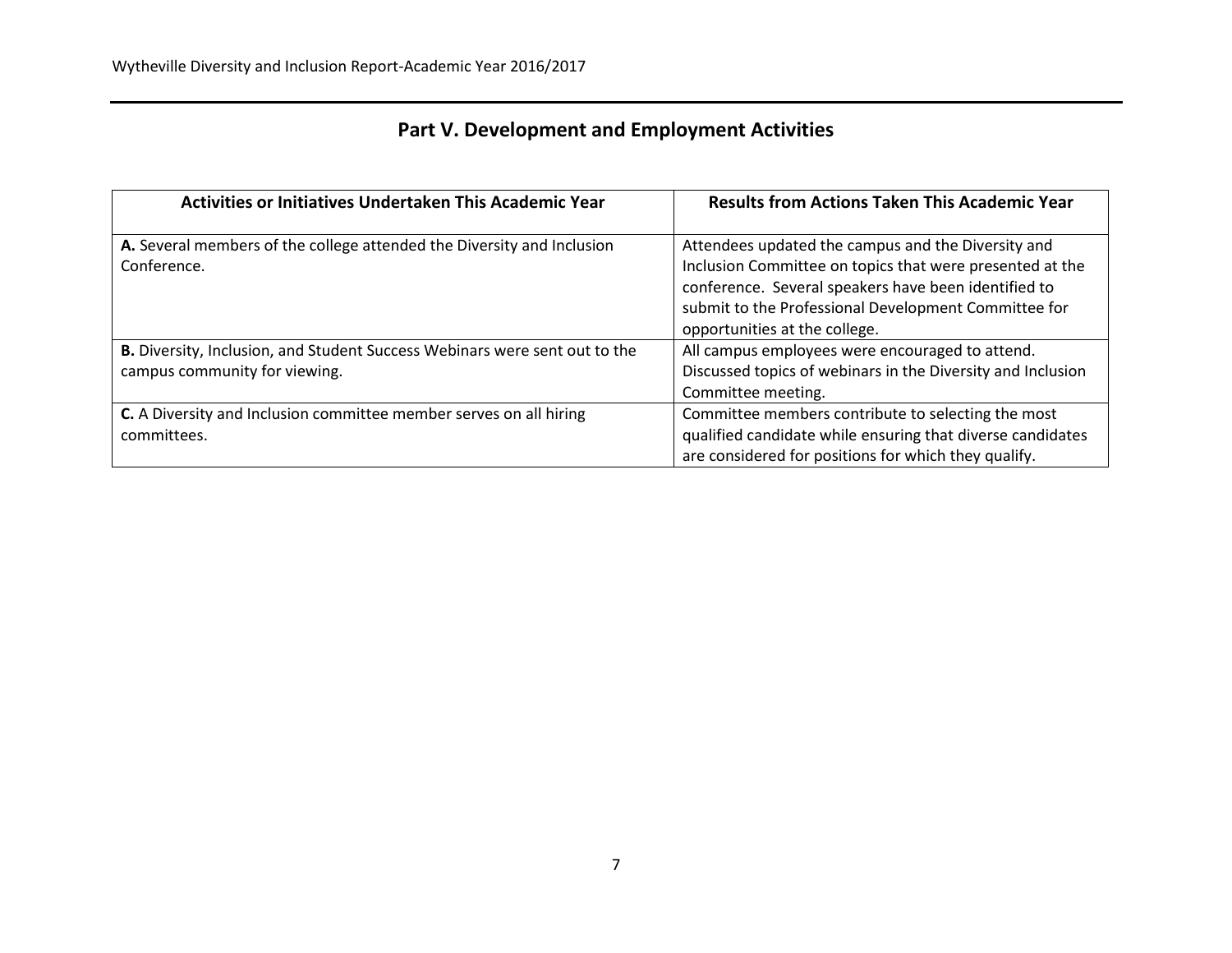## **PART VI. Student Data**

A diverse and inclusive workforce will directly impact the educational environment our students experience each day. Additionally, more diverse faculty and staff will attract a more diverse student population.

## **What percentage of WCC minority students successfully complete their programs of study (certificate, graduate, transfer, etc.)? Is this higher/lower than the success rate for all students?**

During the 2015-16 academic year, 22.5% of minority students successfully completed their programs of study. This is lower than the success rate for all students, which was 34.2%, a difference of 11.7 percentage points. This is a significant drop from the 2014-2015 academic year when minority students completed 34.4% of their programs of study and the success rate for all students was 39.9%. WCC will need to implement programs to retain students who are not completing their programs of study while researching and identifying factors contributing to the loss from 2014-2015 to 2015-2016.

### **Is there a significant difference in the number of minority students who apply and enroll? How does this compare to non-minority students?**

Yes, there is a moderately significant difference in the number of minority students who apply for admission and enroll at the college. For the Fall 2016 semester, 43.0% of the minority students who applied for admission actually enrolled at the college. For non-minority students, 48.2% of those who applied for admission actually enrolled. Once again as compared to the 2015 Fall Semester, this is a significant difference in both minority and non-minority potential students. For the Fall 2015 semester, 59.1% of minority students who applied for admission actually enrolled. For non-minority students, 86.3% of those who applied went on to enroll in Fall 2015. WCC will need to research why there was this much difference from one Fall semester to another.

### **Is there a drop in minority student enrollment from Fall to Spring semester?**

There was a slight drop in minority student enrollment from Fall 2016 to Spring 2017. Minority student enrollment dropped from 11.1% in Fall 2016 to 10.5% in Spring 2017, a drop of 0.6 percentage points. The minority student enrollment for Fall 2015 was 10.8% and Spring 2016 was 10.6% which was a slightly lower drop of 0.2%. Wytheville Community College needs to continue to increase academic advising to contact students who drop out and find ways to retain all students.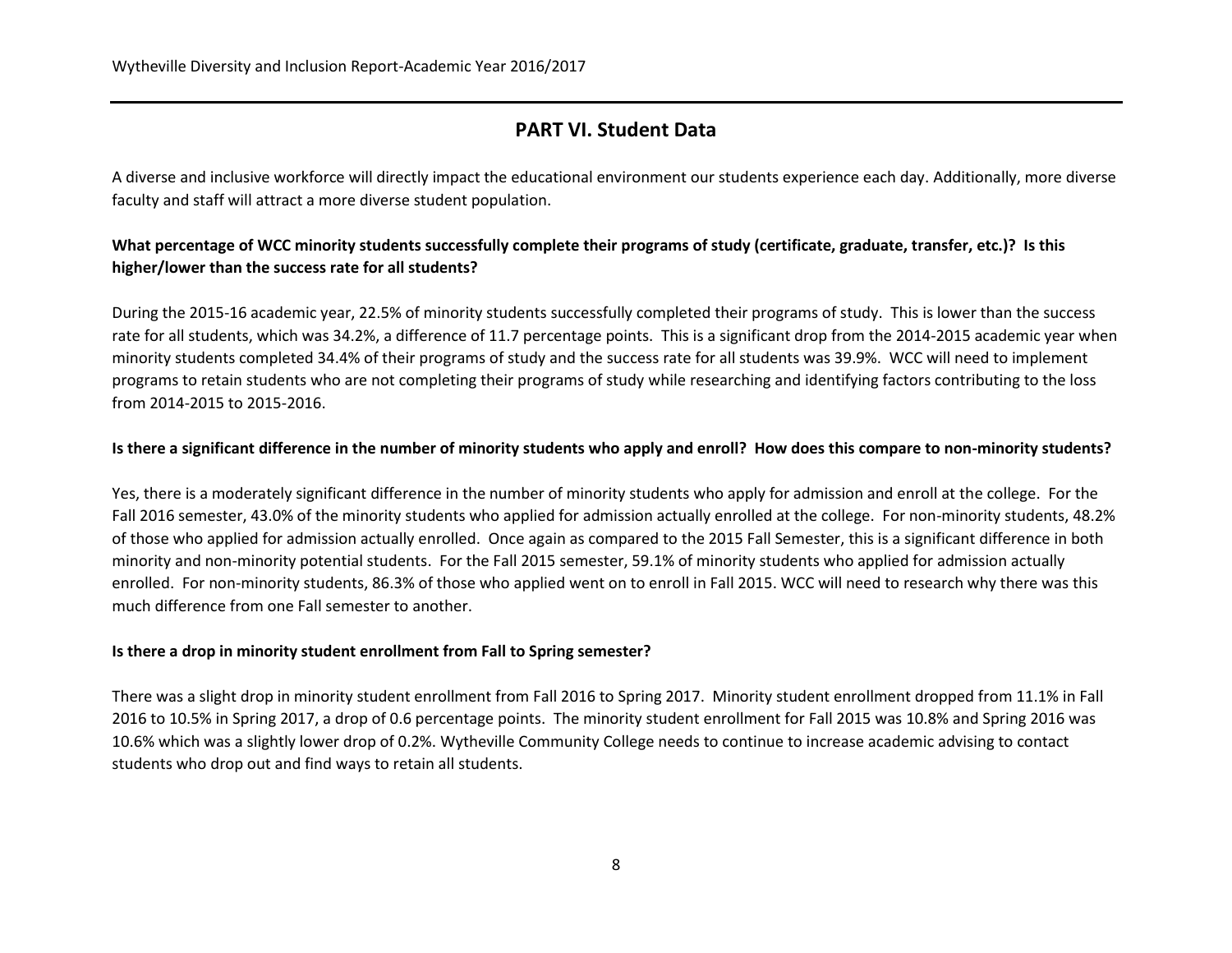**Does WCC solicit feedback from students regarding the college environment (e.g. the Community College Survey of Student Engagement (CCSSE)? Are any questions specific to diversity and inclusion? If so, what are they saying?**

Wytheville Community College administered the Community College Survey of Student Engagement (CCSSE) to our students during the Spring 2016 academic semester. Three of the questions we included on this survey were specific to diversity. Responses to these questions indicate that we are quite similar to other colleges of our size in regards to diversity and inclusion.

Questions included on this administration of the CCSSE and mean responses to the questions are as follows:

4s. Had serious conversations with students of a different race or ethnicity other than your own.

Our college – 2.38 Small colleges – 2.39 2016 Cohort – 2.46

4t. Had serious conversations with students who differ from you in terms of their religious beliefs, political opinions, or personal values.

Our college – 2.34 Small colleges – 2.35 2016 Cohort – 2.36

9c. Encouraging contact among students from different economic, social, and racial or ethnic backgrounds.

Our college – 2.67 Small colleges – 2.63 2016 Cohort – 2.63